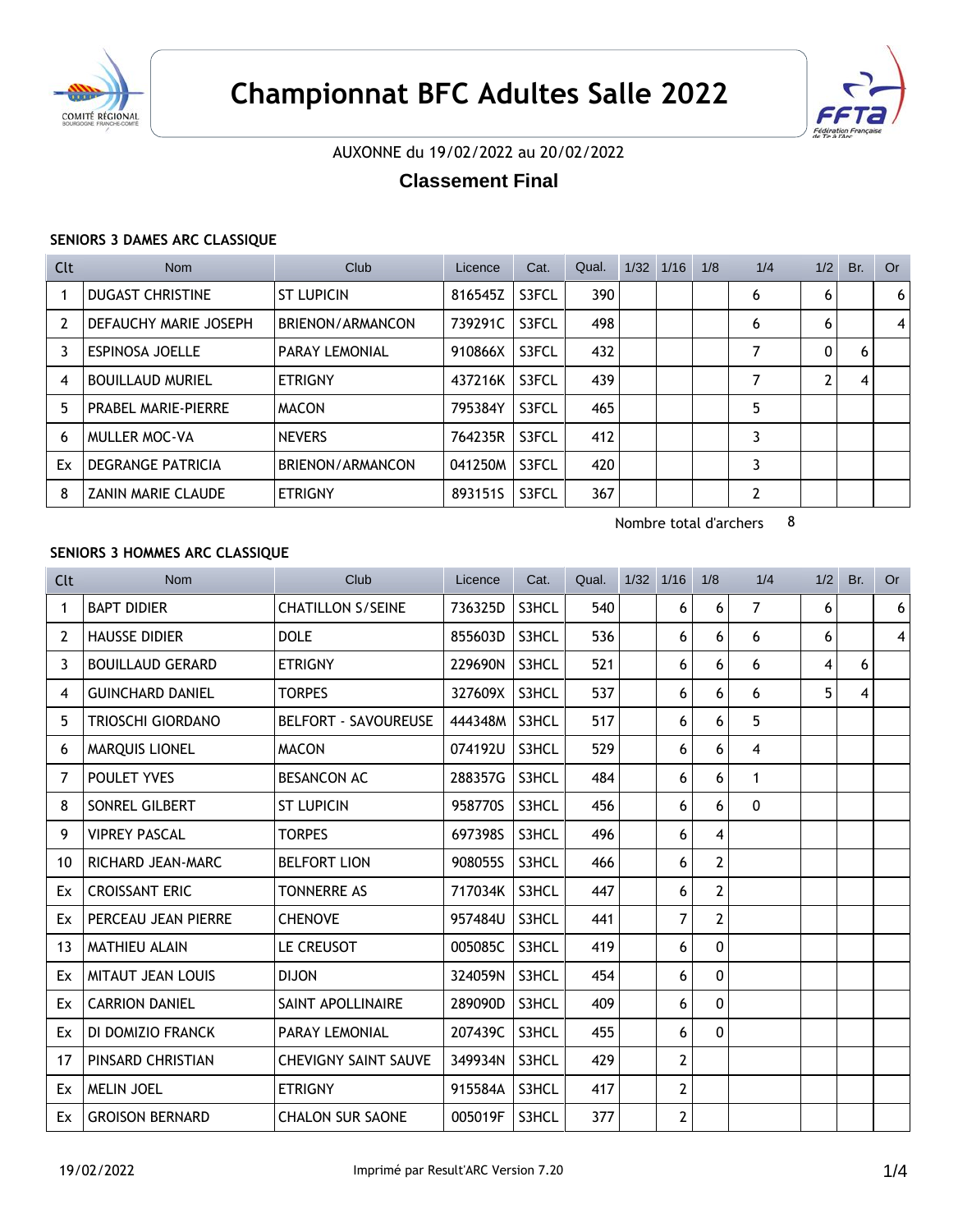| 20 | LEMAIRE FRANCIS          | <b>BESANCON DB</b>        | 662519E | S3HCL | 402 |  |  |  |  |
|----|--------------------------|---------------------------|---------|-------|-----|--|--|--|--|
| 21 | <b>GAVILLON HERVE</b>    | <b>POURRAIN</b>           | 995885J | S3HCL | 356 |  |  |  |  |
| Ex | COTANCE JEAN MARC        | SAINT FARGEAU             | 649801F | S3HCL | 311 |  |  |  |  |
| Ex | <b>LEGER PATRICK</b>     | <b>MONTCEAU LES MINES</b> | 960158A | S3HCL | 356 |  |  |  |  |
| Ex | <b>GIBOIN ERICK</b>      | <b>SAONE</b>              | 988448A | S3HCL | 378 |  |  |  |  |
| Ex | <b>VENANCE MARCEL</b>    | <b>CHENOVE</b>            | 416851Z | S3HCL | 394 |  |  |  |  |
| Ex | <b>CHOQUIN DOMINIQUE</b> | <b>ETRIGNY</b>            | 929434E | S3HCL | 337 |  |  |  |  |

Nombre total d'archers 26

#### **SENIORS 1 DAMES ARC A POULIES**

| Clt | Nom                    | <b>Club</b>      | Licence | Cat.               | Qual. | 1/32 | 1/16 | 1/8 | 1/4 | 1/2 | Br. | Or. |
|-----|------------------------|------------------|---------|--------------------|-------|------|------|-----|-----|-----|-----|-----|
|     | KACZMARECK ELODIE      | BRIENON/ARMANCON | 763287K | S <sub>1</sub> FCO | 570   |      |      |     |     |     |     | 138 |
|     | <b>VERNET FLORENCE</b> | <b>POURRAIN</b>  | 025755V | S <sub>1</sub> FCO | 544   |      |      |     |     |     |     | 134 |

Nombre total d'archers 2

## **SENIORS 1 HOMMES ARC A POULIES**

| Clt            | Nom                       | Club                   | Licence | Cat.              | Qual. | 1/32 | 1/16 | 1/8 | 1/4 | 1/2 | Br. | <b>Or</b> |
|----------------|---------------------------|------------------------|---------|-------------------|-------|------|------|-----|-----|-----|-----|-----------|
|                | <b>DUFOUR CAMILLE</b>     | <b>DIJON</b>           | 879805K | S <sub>1</sub> HC | 581   |      |      |     | 144 | 144 |     | 145       |
| $\overline{2}$ | <b>FAUCONNIER JOFFREY</b> | <b>POURRAIN</b>        | 597842D | S <sub>1</sub> HC | 562   |      |      |     | 141 | 142 |     | 140       |
|                | <b>JEAMBRUN ANTHONY</b>   | <b>LONS LE SAUNIER</b> | 750173F | S <sub>1</sub> HC | 576   |      |      |     | 142 | 138 | 145 |           |
| 4              | <b>GAUTHIER BENJAMIN</b>  | MEURSAULT              | 8120995 | S <sub>1</sub> HC | 572   |      |      |     | 143 | 142 | 142 |           |
| 5              | ARROUGE YOANN             | <b>DIJON</b>           | 595427D | S <sub>1</sub> HC | 564   |      |      |     | 142 |     |     |           |
| 6              | <b>FLAUSSE VALENTIN</b>   | <b>TORPES</b>          | 957311F | S <sub>1</sub> HC | 556   |      |      |     | 141 |     |     |           |
|                | ROTH DAVID                | LA MEUTE DES ARCHERS   | 623393B | S <sub>1</sub> HC | 556   |      |      |     | 139 |     |     |           |
| 8              | <b>JEAMBRUN ANDEOL</b>    | <b>DIJON</b>           | 822564S | S <sub>1</sub> HC | 573   |      |      |     | 136 |     |     |           |

Nombre total d'archers 8

## **SENIORS 3 DAMES ARC A POULIES**

| Clt | <b>Nom</b>            | Club                     | Licence | Cat.  | Qual. | $1/32$ $1/16$ | 1/8 | 1/4 | 1/2 | Br. | <b>Or</b> |
|-----|-----------------------|--------------------------|---------|-------|-------|---------------|-----|-----|-----|-----|-----------|
|     | <b>GALEA MARTINE</b>  | <b>SAINT APOLLINAIRE</b> | 384664N | S3FCO | 521   |               |     |     | 124 |     | 121       |
|     | <b>JOIGNER HELENE</b> | LE CREUSOT               | 203950K | S3FCO | 546   |               |     |     |     |     | 118       |
|     | <b>GOYOT PATRICIA</b> | SEMUR EN AUXOIS          | 831441R | S3FCO | 338   |               |     |     | 72  |     |           |

Nombre total d'archers 3

## **SENIORS 3 HOMMES ARC A POULIES**

| Clt | <b>Nom</b>              | Club                 | Licence | Cat. | Qual. | $1/32$ $1/16$ | 1/8 | 1/4 | 1/2 | Br.              | Or  |
|-----|-------------------------|----------------------|---------|------|-------|---------------|-----|-----|-----|------------------|-----|
|     | MIGLIORINI DOMINIQUE    | LES CADETS D'AUXERRE | 366488G | S3HC | 551   |               |     | 142 | 140 |                  | 140 |
|     | <b>BENOIT PATRICK</b>   | LA CHARITE SUR LOIRE | 900241Y | S3HC | 537   |               | 137 | 138 | 136 |                  | 136 |
|     | <b>ARRANZ GREGOIRE</b>  | SEMUR EN AUXOIS      | 265092U | S3HC | 542   |               |     | 140 | 131 | 136 <sub>1</sub> |     |
| 4   | <b>GOYOT JEAN-LOUIS</b> | SEMUR EN AUXOIS      | 831442S | S3HC | 540   |               |     | 141 | 135 | 132              |     |
| 5   | DE MATOS JOSE           | MEURSAULT            | 357848R | S3HC | 548   |               |     | 138 |     |                  |     |
| Ex  | <b>MILOT PASCAL</b>     | <b>AUXONNE</b>       | 838543K | S3HC | 562   |               |     | 138 |     |                  |     |
|     | <b>COLLIN GILLES</b>    | <b>AUXONNE</b>       | 232660S | S3HC | 546   |               |     | 137 |     |                  |     |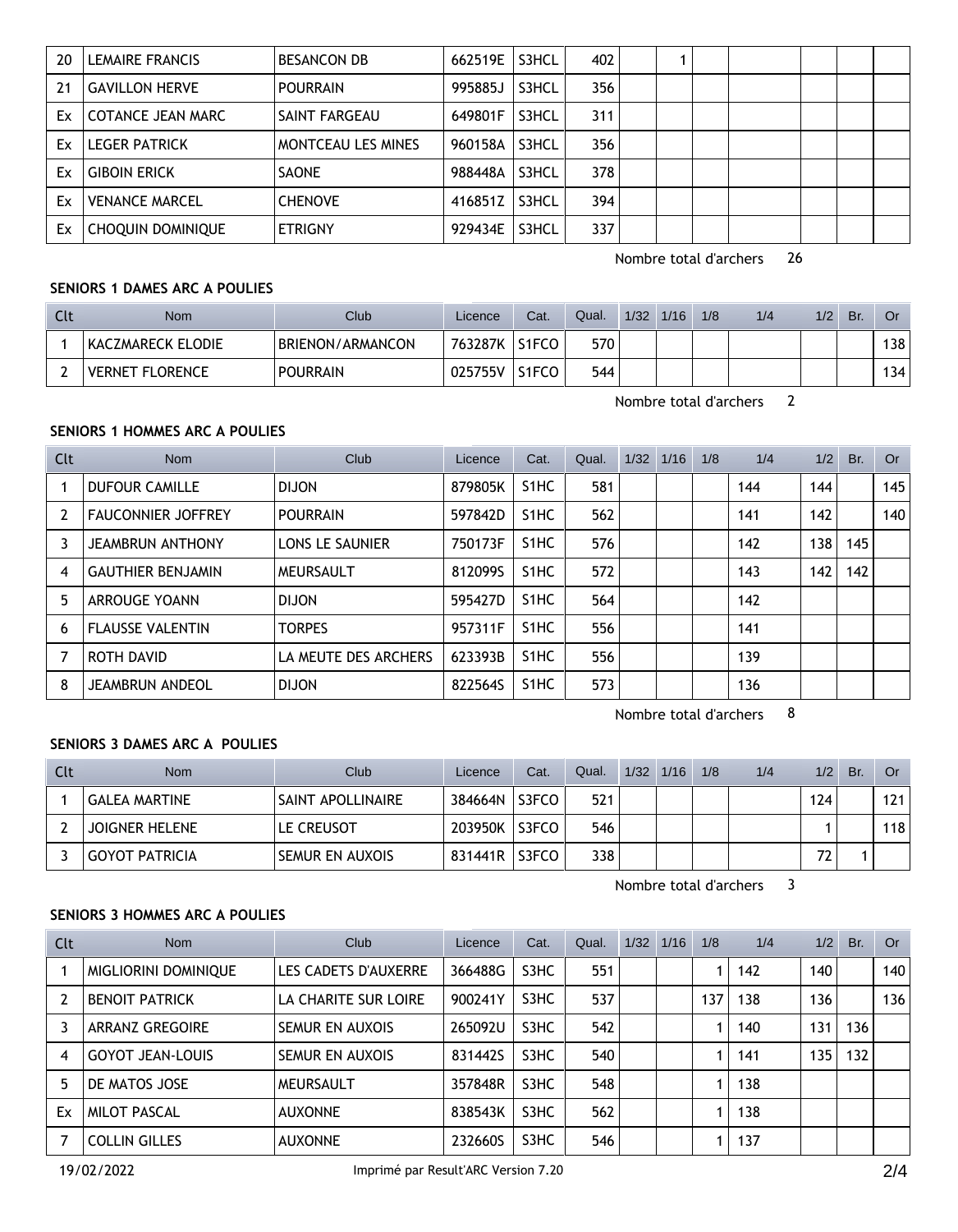|    | LANCIEN PATRICK          | TONNERRE AS      | 320171M | S3HC | 538 | '34 | 128 |  |  |
|----|--------------------------|------------------|---------|------|-----|-----|-----|--|--|
|    | <b>DEGRANGE FRANCOIS</b> | BRIENON/ARMANCON | 057347J | S3HC | 536 | 132 |     |  |  |
| 10 | CHOLLET JEAN             | BRIENON/ARMANCON | 934504R | S3HC | 517 | 124 |     |  |  |

Nombre total d'archers 10

Nombre total d'archers 8

#### **SENIORS DAMES ARC NU**

| Clt            | <b>Nom</b>                  | Club                   | Licence | Cat.  | Qual. | $1/32$ $1/16$ | 1/8 | 1/4            | 1/2 | Br. | Or             |
|----------------|-----------------------------|------------------------|---------|-------|-------|---------------|-----|----------------|-----|-----|----------------|
|                | <b>CHEVRIER VIRGINIE</b>    | <b>LONS LE SAUNIER</b> | 808757J | S1FBB | 465   |               |     | 6              | 6   |     | 6 <sup>1</sup> |
| $\overline{2}$ | <b>FIGUS LYDIE</b>          | <b>BELFORT 1ER</b>     | 717610L | S1FBB | 321   |               |     | 6              | 6   |     | $\Omega$       |
| 3              | <b>COILLOT SYLVIE</b>       | <b>AUXONNE</b>         | 787536T | S1FBB | 458   |               |     |                | C   | 6   |                |
| 4              | <b>CHARBOUILLOT CHANTAL</b> | <b>LOUHANS</b>         | 435208C | S1FBB | 404   |               |     | 6              | 0   |     |                |
| 5              | <b>MARTIN STEPHANIE</b>     | MARSANNAY LA COTE      | 908824C | S1FBB | 412   |               |     | 4              |     |     |                |
| 6              | POTINET ANNIE               | <b>AUXONNE</b>         | 803260J | S1FBB | 374   |               |     |                |     |     |                |
|                | DALANCON MARIE HELENE       | GRAY                   | 983555G | S1FBB | 331   |               |     | $\overline{2}$ |     |     |                |
| 8              | <b>HEURLEY CORINNE</b>      | <b>MONETEAU</b>        | 950394M | S1FBB | 471   |               |     | 0              |     |     |                |

#### **SENIORS HOMMES ARC NU**

Licence Cat. Qual. 1/32 1/16 1/8 1/4 1/2 Br. Or Clt Nom Club 1 ROUSSEL XAVIER BESANCON DB 933854J S1HBB 509 6 6 6 6 6 6 2 CORVINO SERGE MARSANNAY LA COTE 299919Z S1HBB 511 6 6 6 6 6 0 3 VANDAME LOIC CHALON SUR SAONE 609527E S1HBB 503 6 6 0 7 4 MAGNIEN ADRIEN MACON 441389W S1HBB 454 1 6 6 2 1 5 TERMELET BERNARD IS SUR TILLE 749984A S1HBB 421 | 6 2  $\overline{E}$  NIOI JEAN LUC AUXONNE 948636B S1HBB 458 6 2 7 BARGOT PIERRE LONS LE SAUNIER 735434K S1HBB 430 6 0 Ex ROBARDEY PATRICK ARCEY 350833R S1HBB 411 6 0 9 ROUBIER DAVID CHALON SUR SAONE 726870B S1HBB 426 426 Ex WAHNERT DIDIER TORPES 851123J S1HBB 419 449 44 11 GARDIENNET MAURICE MACON 694402K S1HBB 450 2 12 LYET HENRI CHENOVE 725649Z S1HBB 334 0 Ex DE SOUSA CARLOS GUEUGNON 894857W S1HBB 274 0 Ex COURAULT PATRICK AUXERRE 1ER 736850Z S1HBB 393 0 Ex DUCOUDRAY JEANPIERRE SEMUR EN AUXOIS 942441T S1HBB 343 | 0 Ex CREUZET VINCENT CHENOVE 976370X S1HBB 385 0

Nombre total d'archers 16